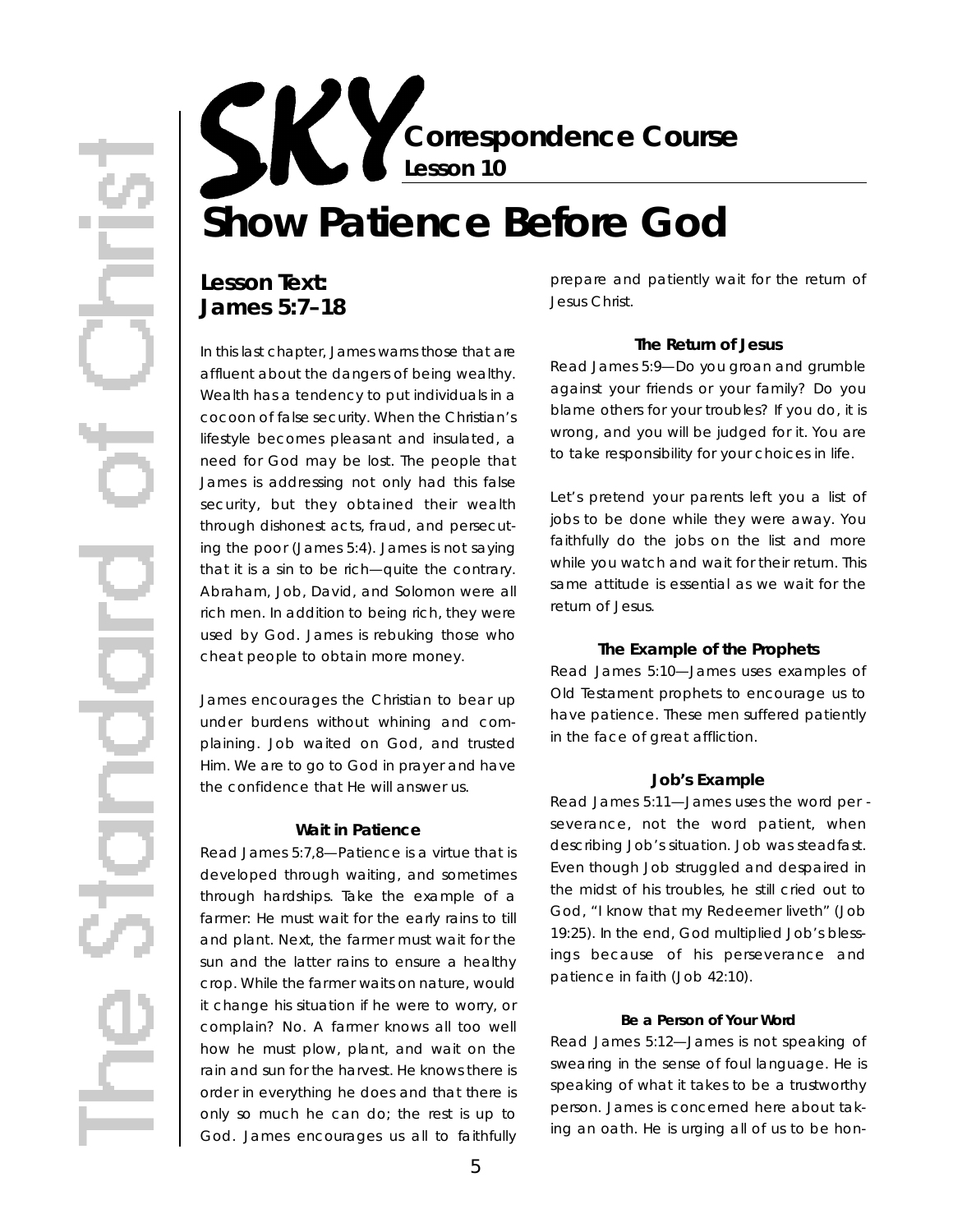est. If you are always honest, people will believe what you tell them to be the truth. You will grow to have a reputation of being a trustworthy person. Your yes should be yes, and your no should be no. Read Matthew 5:37 and see what Jesus said about this.

#### **The Power of Prayer**

*Read James 5:13*—Do you ever find it easier to pray in times of trouble than when things are going well? We should pray at all times, no matter the conditions around us. In times of trouble, it is best to pray rather than to grumble. Just as suffering leads to prayer, so should blessings bring songs of praise. Pray always.

#### **Pray for the Sick**

*Read James 5:14,15*—James now addresses sickness. He does not single out one specific kind of sickness; therefore, we must conclude that he was concerned with all illnesses. Physical, mental, and spiritual health cannot be isolated from one another. At first, when we read these verses, James seems to contradict the fact that God's promise to heal is *conditional* rather than absolute. James says that the "prayer offered in faith will make the sick person well; the Lord will raise him up." Note that James did not say that the prayer of faith will always *hea*/the sick.

*Read James 4:15*—Here is the condition of whether God will heal the sick—"if it be God's will." When you are ill, you should look to physicians for whatever physical help they can give, but initially look to God to guide you and to do what man cannot do. Only God can supernaturally intervene, and divinely remove the illness, sickness, or disease. When we are sick, we are to call upon the elders of the church who will lay hands upon your head, pray over you, and anoint you with oil.

This ceremony is richly symbolic: (1) The oil is a symbol of God's Holy Spirit (Exodus 30:23–25; Matthew 25:1); (2) having hands laid upon you shows your desire to be set apart by God through His Spirit for the special miracle of the divine healing of your body.

#### **Pray For One Another**

*Read James 5:16*— To be sick is not necessarily to have sinned. Yet sickness can be the result of sin, and healing includes the forgiveness of sin. But at all times,

whether sin is involved or not, healing is a manifestation of God's mercy and love. What is meant by "fervent prayer?" The word *pray* in the beginning of this verse does not have the same meaning as the word *prayer* at the end of the verse. Here it could be translated "fervent petition" or "fervent begging." In other words, the impassioned petition of a righteous man is very profitable. When a friend or family member is sick, pray for them. When you are sick, ask family and friends to pray for you.

#### **Elijah's Example**

*Read James 5:17,18*—Once again, James turns to an individual the Jews were familiar with. Elijah was a human being just like us. He had the same desires as we do, yet he could pray a heartfelt prayer. His prayers were so fervent that a drought came to pass, and then three years later the rain was reestablished.

Today, our lives are controlled by the clock, the calendar, and scheduled events. However, there are things in life we become very impatient waiting for, or we become upset because our plans do not materialize the way we planned or hoped. It is interesting to consider that much of what we are impatient for won't matter a whit a week, a month, or year from now. James is encouraging all of us to ask for God's help in separating the important from the trivial, and then wait patiently for the answer. As Christians we are waiting patiently for the return of Jesus Christ. We must go patiently to God in prayer and have the confidence that He will answer. God *always* answers prayer-His answer is either yes, no, or wait a little while.

> A verse worthy to remember: **"The effective, fervent prayer of a righteous man avails much."** James 5:16

#### **Word Definitions**

These definitions were taken from *Webster's New World Dictionary*

**• Patient**—Enduring provocation, pain, and trouble, without complaint or anger.

**• Perseverance**— To continue a course of action, or purpose. in spite of difficulty, opposition, or discouragement.

• Fervent-Ardent, passionate, or intense feeling.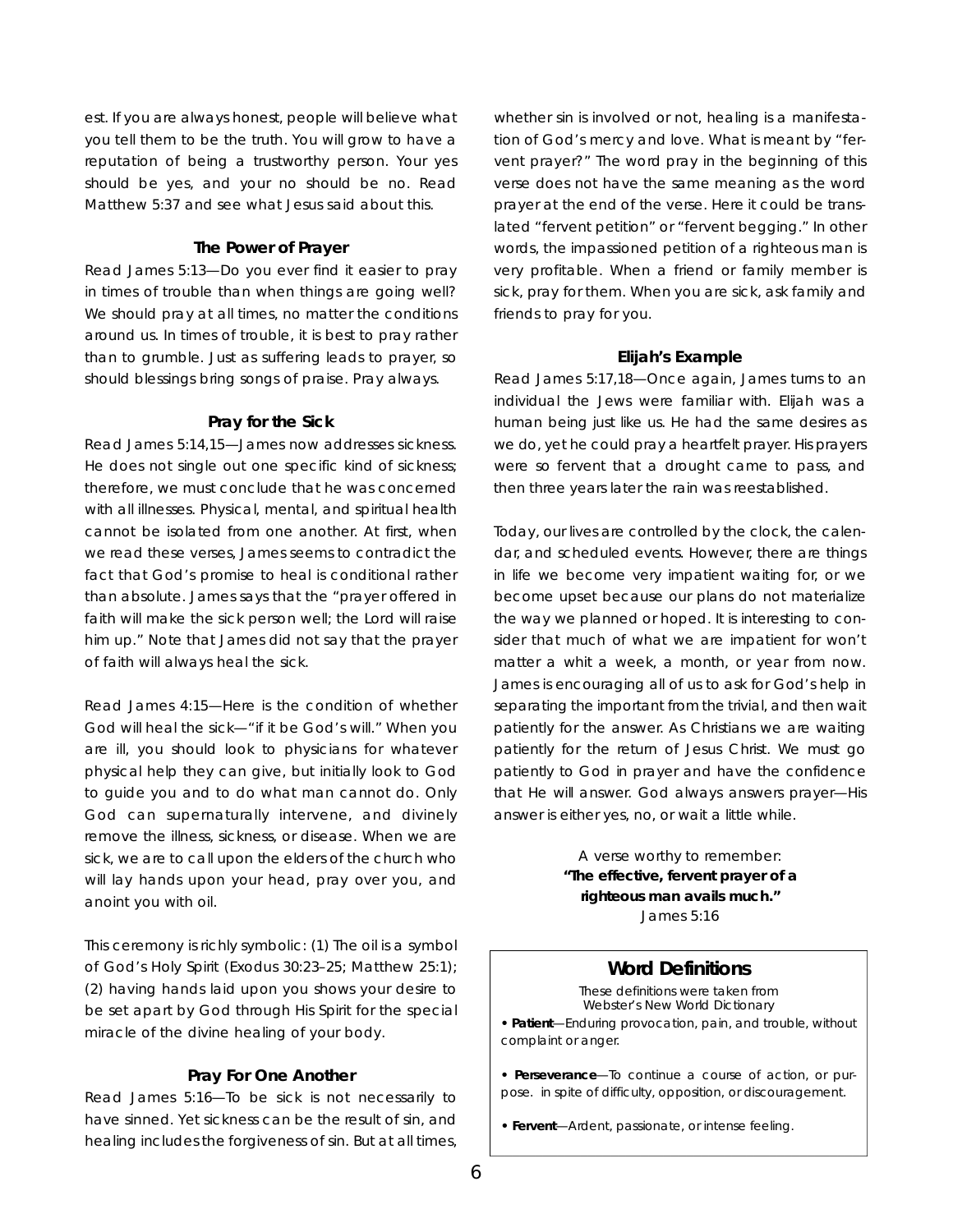

## **Questions and Answers**

- 1. In this last chapter, James warns about the
	- A. Dangers of being wealthy
	- B. Dangers of being patient
	- C. Dangers of perseverance
- 2. True/False-It is a sin to be wealthy. \_\_\_\_\_
- 3. True/False—In this last chapter, James is encouraging Christians to bear burdens without complaining. \_\_\_\_\_\_

<u> 1999 - Johann Stoff, deutscher Stoff, der Stoff, der Stoff, der Stoff, der Stoff, der Stoff, der Stoff, der S</u>

- 4. What does the word *patience* mean to you?
- 5. What is the example the farmer gives us about patience?
- 6. Is it a good idea to exaggerate, complain, or whine about things? Explain.
- 7. How can you have a reputation of trustworthiness?
- 8. True/False-Sickness is always the results of sin. \_\_\_\_\_
- 9. True/False-Job trusted God even in great personal disaster, tragedy, and affliction. \_\_\_\_\_
- 10. True/False-Patience is a sign of faith. \_\_\_\_\_\_\_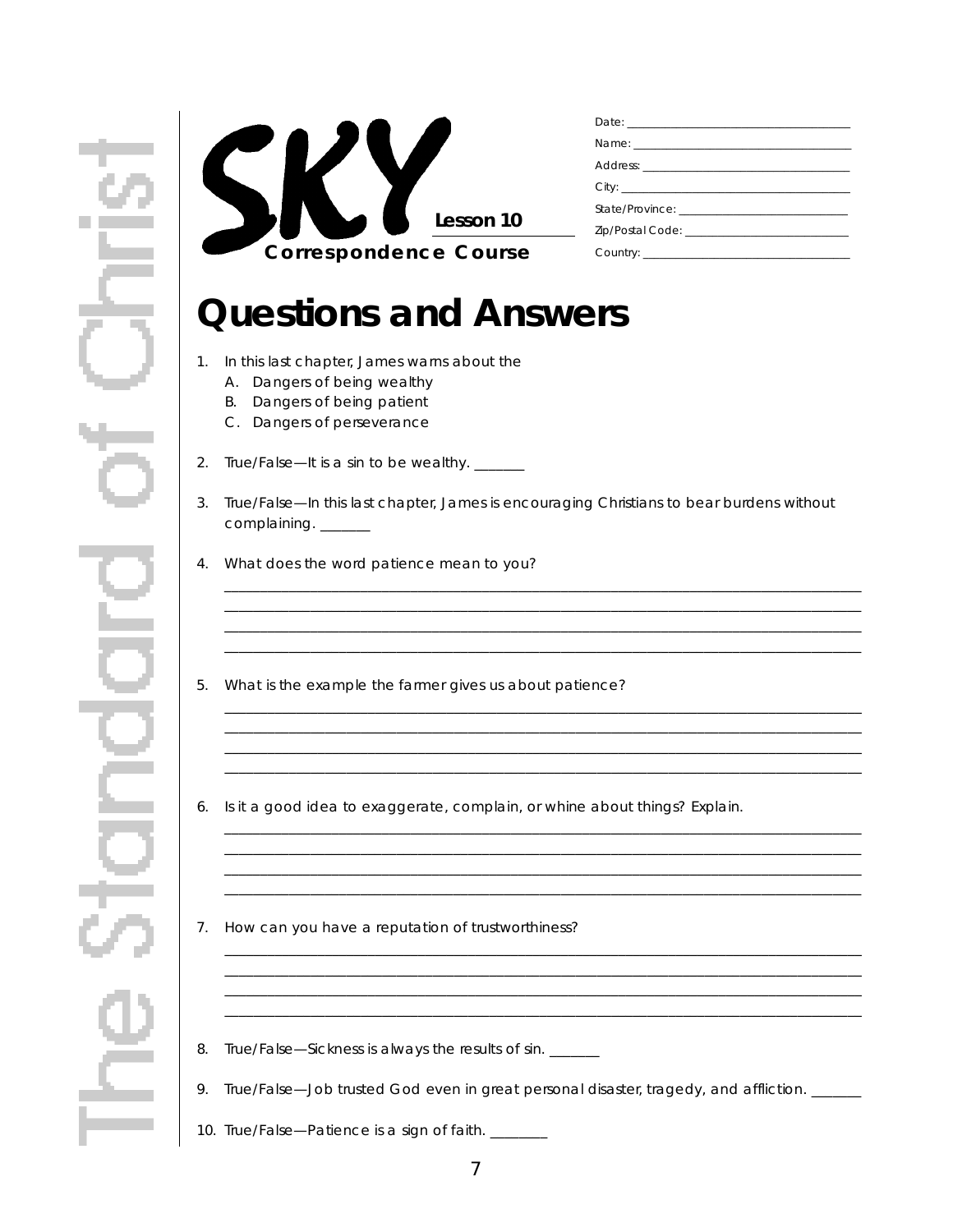11. What did Job mean when he said, "I know that my Redeemer liveth"?

| 12. When you or someone you love is very ill, what should you do?                                                                                                                                                                                                                       |
|-----------------------------------------------------------------------------------------------------------------------------------------------------------------------------------------------------------------------------------------------------------------------------------------|
| 13. If you go to a doctor when you are sick, does that mean you don't have faith? Explain your answer.                                                                                                                                                                                  |
| 14. When should you pray?<br>A. During times of drought and rain (James 3:4)                                                                                                                                                                                                            |
| B. During times of suffering and cheerfulness (James 5:13)<br>C. During times of spilled milk and sad dogs (James 5:2)                                                                                                                                                                  |
| 15. What group of words best describes the examples of the farmer, the prophets, Job, and Elijah?<br>A. Suffering, anger, pity, power, and poverty<br>B. Working, swearing, sweating, despairing, and sickness<br>C. Preparation, patience, perseverance, fervent prayer, and endurance |
| 16. True/False—Trials and suffering are sure signs that God is mad at you. ______                                                                                                                                                                                                       |
| 17. Where is the scripture that Jesus discusses your no being no and your yes being yes?<br>A. John 3:16<br>B. Matthew 5:37<br>C. James 2:15                                                                                                                                            |
| 18. The prayer of a righteous man is:<br>A. Immediately answered<br>Powerful and effective<br>В.<br>C. Loud and strong                                                                                                                                                                  |
| 19. True/False-Elijah was a man just like us. _______                                                                                                                                                                                                                                   |
| 20. How can you apply what you have learned in this lesson to your life today?                                                                                                                                                                                                          |
|                                                                                                                                                                                                                                                                                         |
|                                                                                                                                                                                                                                                                                         |

\_ \_ \_ \_ \_ \_ \_ \_ \_ \_ \_ \_ \_ \_ \_ \_ \_ \_ \_ \_ \_ \_ \_ \_ \_ \_ \_ \_ \_ \_ \_ \_ \_ \_ \_ \_ \_ \_ \_ \_ \_ \_ \_ \_ \_ \_ \_ \_ \_ \_ \_ \_ \_ \_ \_ \_ \_ \_ \_ \_ \_ \_ \_ \_ \_ \_ \_ \_ \_ \_ \_ \_ \_ \_ \_ \_ \_ \_ \_ \_ \_ \_ \_ \_ \_ \_ \_ \_ \_ \_ \_ \_ \_ \_ \_ \_ \_ \_ \_ \_ \_ \_ \_ \_